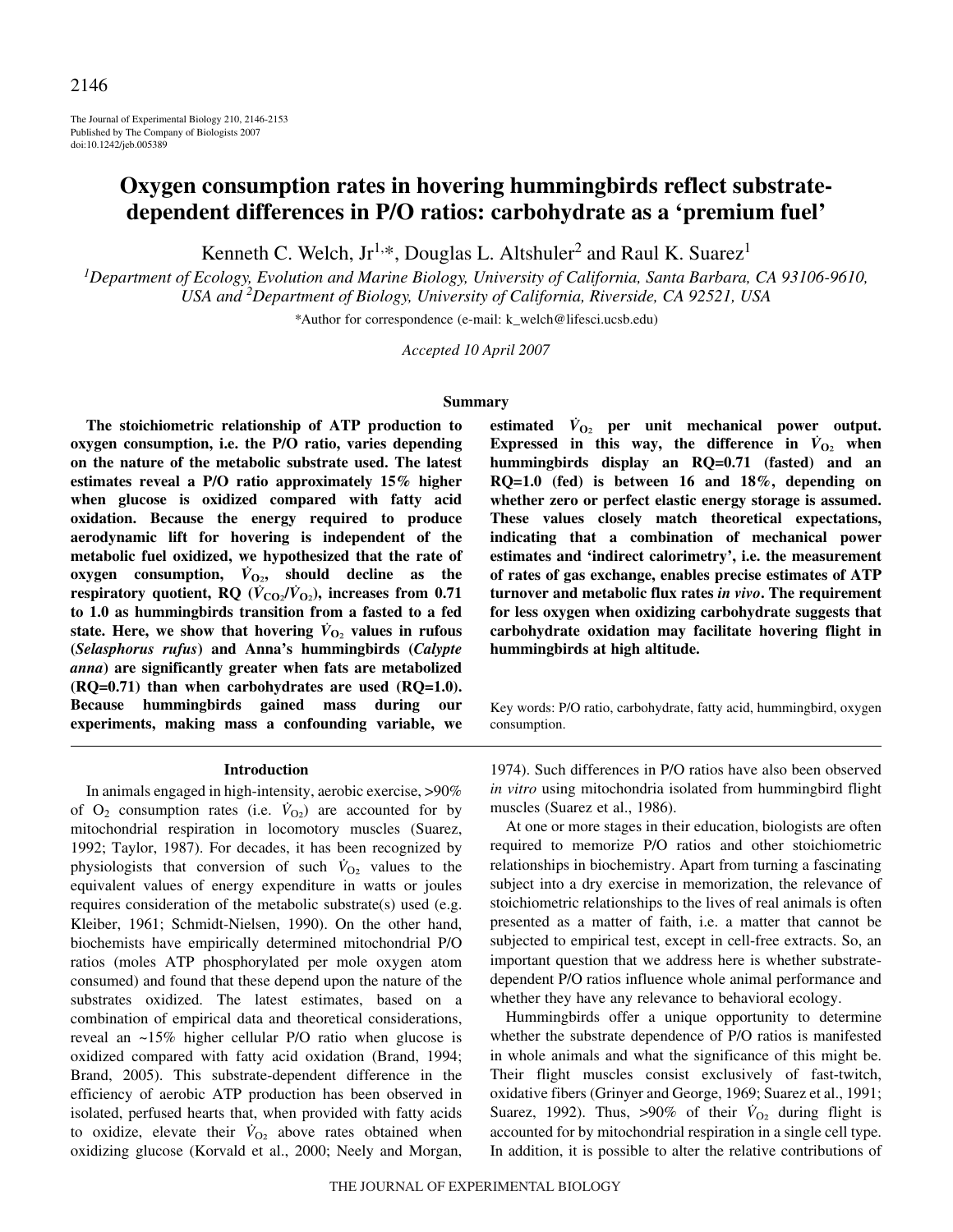carbohydrate and fat to the fueling of mitochondrial respiration through manipulation of their dietary status. Fasted hummingbirds rely heavily on fatty acid oxidation and rapidly switch to carbohydrate oxidation when dietary sucrose becomes available, oxidizing newly ingested sucrose almost exclusively to fuel foraging flight (Suarez et al., 1990; Welch et al., 2006). All else being equal, the mechanical power requirements for hovering flight should remain constant irrespective of the fuel oxidized. In biochemical terms, the ATP turnover (i.e. synthesis = hydrolysis) rate required for a unit mass of bird to hold itself aloft should be independent of the nature of the fuel oxidized. Assuming a negligible contribution of protein to the support of metabolism (Vaillancourt et al., 2005), RQ  $(=\dot{V}_{CO_2}/\dot{V}_{O_2})$  may be used to infer the relative contributions of carbohydrate and fat to the support of metabolism, with an RQ of 0.71 indicating exclusively fat oxidation and an RQ of 1.0 indicating exclusively carbohydrate oxidation. The difference in P/O ratio between carbohydrate and fat oxidation leads to the hypothesis that  $\dot{V}_{\Omega_2}$  should decline by 15% as the RQ increases from 0.71 to 1.0.

Recently reported mismatches between heat production rates predicted from indirect calorimetry, determined through measurement of rates of whole-animal gas exchange, and those measured by 'direct calorimetry' have raised doubt concerning the validity of indirect calorimetry as a means by which to estimate metabolic rate (Walsberg and Hoffman, 2005). However, rates of metabolic heat production are not predictive of rates of ATP turnover, nor are they useful for estimating flux rates through the pathways of substrate oxidation. Here, we consider the results of indirect calorimetry in terms of the biochemical meaning of the term 'metabolic rate'. We demonstrate how this, in combination with estimates of mechanical power output, leads to novel insights concerning the energetics of hummingbird hovering flight.

# **Materials and methods**

The study was conducted with rufous hummingbirds (*Selasphorus rufus* Gmelin 1788; body mass  $M_b=4.1\pm0.3$  g; *N*=6, four male/two female) captured in Inyo, Mono and Santa Barbara Counties in California, USA and Anna's hummingbirds (*Calypte anna* Lesson 1829;  $M_b=4.4\pm0.6$  g; *N*=4, two male/two female) captured in Santa Barbara County, California, USA. All hummingbirds were captured using a modified Hall trap (Russell and Russell, 2001) and housed at the UCSB Aviary in individual outdoor, wire-mesh enclosures measuring 1.8 m tall  $\times$  0.6 m wide  $\times$  2.4 m long. Birds were fed *ad libitum* on a 13% (w/v) solution of Nektar-Plus (Guenter Enderle, Tarpon Springs, FL, USA) supplemented with beet sugar (5% w/v). Birds were subjected to natural photophase and ambient weather conditions. Capture, housing and experimental protocols were approved by the University of California, Santa Barbara Institutional Animal Care and Use Committee (Protocol 672).

Experiments were performed in an enclosure measuring 0.92 m wide  $\times$  0.54 m high  $\times$  0.51 m deep, in the laboratory

at a mean temperature of 23.9±0.4°C. Data collection took place between April and August 2006 between 06.00 h and 11.00 h. Prior to the experiment, each humming bird was fasted overnight to ensure that it would be oxidizing primarily fat at the beginning of the hour-long period of data collection (Suarez et al., 1990; Welch et al., 2006) as well as to ensure that it would be motivated to feed. Hummingbirds were active and sporadically hovering for a period of at least 20 min prior to the beginning of data collection. Experiments were repeated using each individual approximately  $1-2$  weeks later, with the exception of the two male Anna's hummingbirds (*C. anna*). Hummingbirds were offered the Nektar-Plus and beet sugar solution for a period of one hour. Oxygen consumption  $(\dot{V}_{O2})$ and carbon dioxide production  $(\dot{V}_{CO2})$  rates were determined by open-flow respirometry during the first hour of access to feeder solution following the overnight fast. The respirometric system used follows one described elsewhere (Bartholomew and Lighton, 1986; Suarez et al., 1990; Welch et al., 2006). Briefly, we constructed the feeder such that birds had to hover and insert their heads into a plastic tube (that functioned as a mask) to gain access to the end of a 20 ml disposable syringe, filled with feeder solution. Plastic tubing was attached to the side of the mask, allowing incurrent air to be drawn and then passed through a column of Drierite<sup>TM</sup> (W. A. Hammond Drierite, Xenia, OH, USA) to scrub water vapor before entering the carbon dioxide analyzer (CA-2A; Sable Systems International, Las Vegas, NV, USA). After leaving the carbon dioxide analyzer, air passed through a Drierite<sup>TM</sup>-Ascarite<sup>TM</sup>-DrieriteTM column (Ascarite II; Arthur H. Thomas, Philadelphia, PA, USA), to scrub any carbon dioxide and additional water from the line, and then into the oxygen analyzer (FOXBOX; Sable Systems International). Air flow was maintained by a mechanism internal to the FOXBOX (thus, after the removal of water vapor) at a rate of  $1200 \text{ ml min}^{-1}$ . The presence of the hummingbird's head inside the mask was detected by interruption of an infrared beam crossing the front edge of the mask. The only available perch in the cage was placed on top of a balance, allowing recording of bird mass. Mass was estimated for each feeding event as the average of mass values immediately prior to and following that feeding event. Oxygen analyzer, carbon dioxide analyzer, flow rate, infrared beam and balance analog output were converted into a digital signal (Universal Interface II; Sable Systems International), which was then fed to a computer. Data were recorded at 0.05-s intervals for 1 h using Expedata software (v. 1.0.17; Sable Systems International).

Immediately before data collection, the oxygen analyzer was calibrated with well-mixed ambient air drawn through the mask in the absence of a hummingbird. The carbon dioxide analyzer was calibrated with  $CO_2$ -free nitrogen gas (zero gas) and  $0.5\%$ CO2 in nitrogen gas (Praxair, Danbury, CT, USA). In each case, tubing was removed directly downstream of the mask and held inside a small reservoir into which flowed the calibration gas at a rate in excess of the flow rate of air pulled through the respirometry system.

Rates of oxygen consumption  $(\dot{V}_{Q2})$  and carbon dioxide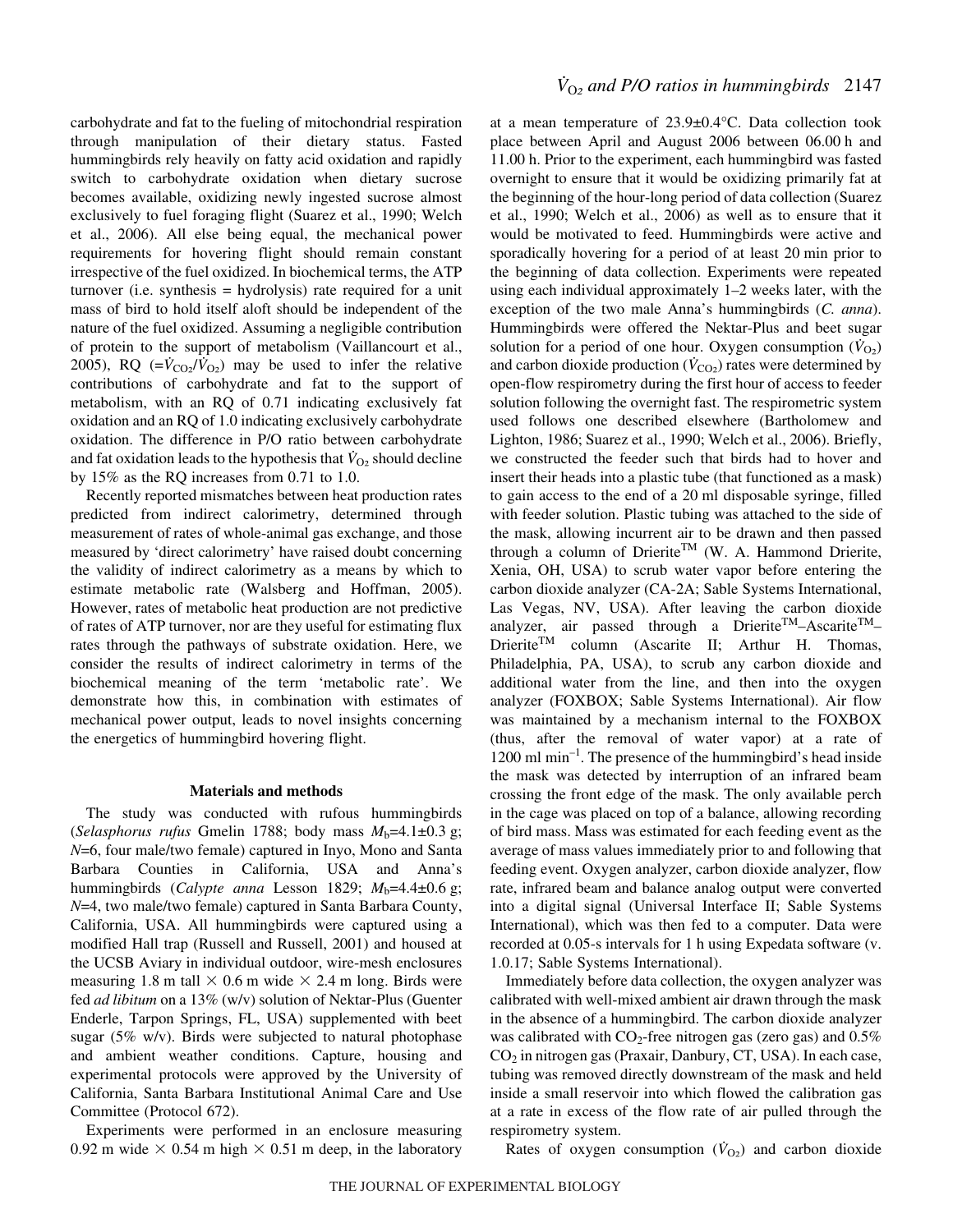production  $(\dot{V}_{CO2})$  were determined from raw oxygen and carbon dioxide traces as described previously (Suarez et al., 1990; Welch et al., 2006). STP-corrected oxygen depletion and carbon dioxide enrichment associated with each feeding event were determined by first correcting the traces by subtracting baseline values (determined as the linear extrapolation of points directly before and after the feeding event in question). These baseline-corrected data were then converted to ml of gas by application of standard equations (Withers, 1977). Rates of gas consumption or production were determined by dividing the volume of gases respired by the time the hummingbird's head was inside the mask (estimated as the period of time that the infrared beam was occluded). All feeding events that lasted for less than 1 s in duration were excluded from analysis. All means are reported  $\pm$  s.d.

### **Results**

During each hour of data collection, birds fed between six and 20 times (mean= $10.8\pm3.4$ ;  $N=18$ ). Fig. 1 shows that massspecific oxygen consumption rate  $(\dot{V}_{\Omega_2}/M_b)$  varies significantly (1-way ANOVA analysis; data not shown) in relation to RQ. However, it is important to note that each bird gained mass during the hour  $(C. \text{ anna}, 0.33 \pm 0.15 \text{ g}, \text{ range}=0.16-0.57 \text{ g},$ *N*=6; *S. rufus*, 0.28±0.11 g, range=0.16–0.47 g, *N*=12).



Fig. 1. Mass-specific oxygen consumption rate  $(\dot{V}_{\text{O}}/M_{\text{b}})$  in relation to respiratory quotient (RQ) in (A) Anna's (*C. anna*) and (B) rufous hummingbirds (*S. rufus*).

Aerodynamic theory predicts that mass-specific power output requirements for hovering should vary as a complex function of the mass being lifted (Ellington, 1984a; Ellington, 1984b; Ellington, 1984c; Ellington, 1984d; Ellington, 1984e; Ellington, 1984f). Total hovering power requirements are a function of the individual component power requirements, including the energy required to overcome profile drag forces on the wings [profile power  $(P_{\text{pro}})$ ], the energy required to move sufficient air in order to overcome the downward pull of gravity [induced power  $(P_{ind})$ ] and the energy necessary to accelerate the wings during the first half of a half-stroke [inertial power  $(P_{\text{acc}})$ ]. If the kinetic energy of the wings during the first half of each half-stroke can be completely stored as elastic strain energy during the second half of the half-stroke and then released at the beginning of the following stroke (perfect elastic storage), then *P*<sub>acc</sub> will be zero and total hovering power requirement  $(P_{\text{per}})$  will equal  $P_{\text{pro}}+P_{\text{ind}}$ . Instead, if none of the kinetic energy of the wings is recovered for subsequent strokes (zero elastic storage), then total hovering power requirement ( $P_{\text{zero}}$ ) will equal ( $P_{\text{pro}}+P_{\text{ind}}+$ *P*<sub>acc</sub>)/2. Actual hovering power requirements are not empirically known for hovering hummingbirds but are likely to be somewhere between estimated  $P_{\text{per}}$  and  $P_{\text{zero}}$  values. We estimated  $P_{\text{per}}$  and  $P_{\text{zero}}$  using equations in Ellington (Ellington, 1984f). Body mass was measured for each bird during each feeding event (as described above) whereas other morphological and kinematic parameters required for power estimates were taken from average species- and gender-specific values of rufous (Altshuler, 2006; Altshuler and Dudley, 2003) and Anna's hummingbirds (D.L.A., unpublished data).

We controlled for the chain effects of  $M<sub>b</sub>$  on muscle power requirements and therefore on  $\dot{V}_{\text{O}_2}$  by dividing mass-specific  $\dot{V}_{\text{O}_2}(\dot{V}_{\text{O}_2}/M_b)$  by mass-specific mechanical power requirements for hovering assuming perfect elastic energy storage  $(P_{\text{per}})$ . This correction, oxygen consumption rate per unit hovering power output assuming perfect elastic energy storage in ml  $O_2 h^{-1} W^{-1}$ , is summarized as follows:

$$
\dot{V}_{\text{O}_2} / W_{\text{per}} = (\dot{V}_{\text{O}_2} / M_{\text{b}}) / P_{\text{per}} , \qquad (1)
$$

where  $\dot{V}_{\text{O}_2}/M_{\text{b}}$  is in ml O<sub>2</sub> g<sup>-1</sup> h<sup>-1</sup> and  $P_{\text{per}}$  is in W g<sup>-1</sup>. To obtain oxygen consumption rate per unit hovering power output assuming zero elastic energy storage in ml  $O_2 h^{-1} W^{-1}$ , we simply substituted  $P_{\text{zero}}$  for  $P_{\text{per}}$ , as follows:

$$
\dot{V}_{\text{O}_2} / W_{\text{zero}} = (\dot{V}_{\text{O}_2} / M_{\text{b}}) / P_{\text{zero}} ,\qquad (2)
$$

where  $\dot{V}_{\text{O}_2}/M_b$  is in ml  $\text{O}_2$   $g^{-1}$  h<sup>-1</sup> and  $P_{\text{zero}}$  is in W  $g^{-1}$ . The effect of variations in mechanical power output assuming either perfect or zero elastic energy storage on carbon dioxide production rate can similarly be removed by using massspecific carbon dioxide production rate  $(\dot{V}_{\rm CO2}/M_{\rm b})$  in place of  $\dot{V}_{\Omega/2}/M_{\rm b}$  in Eqns 1 and 2 to solve for carbon dioxide production rate per unit hovering power output  $(\dot{V}_{CO_2}/W_{\text{per}})$  and  $\dot{V}_{\rm CO_2}/W_{\rm zero}$ ).

There was no significant effect of trial day on  $\dot{V}_{\text{O}_2}/W_{\text{per}}$  and  $\dot{V}_{\text{O}_2}/W_{\text{zero}}$  or  $\dot{V}_{\text{CO}_2}/W_{\text{per}}$  and  $\dot{V}_{\text{CO}_2}/W_{\text{zero}}$  in either Anna's  $(\dot{V}_{\text{O}_2}/W_{\text{per}}; F_{1,3}=0.0081, P=0.9287, ANOVA; \dot{V}_{\text{O}_2}/W_{\text{zero}};$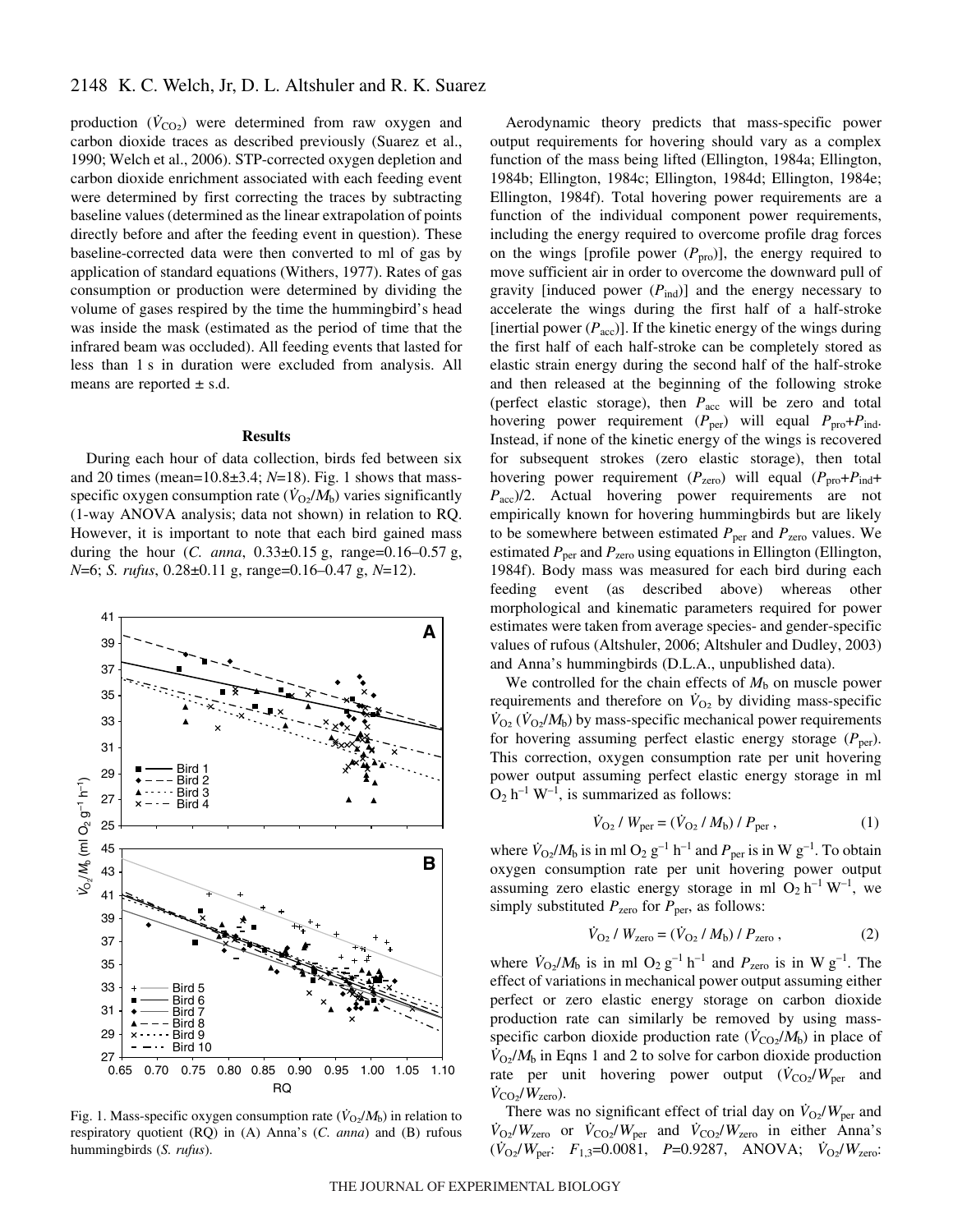$F_{1,3}=0.0082$ ,  $P=0.9281$ , ANOVA;  $\dot{V}_{\text{CO}_2}/W_{\text{per}}$ :  $F_{1,3}=0.0058$ , *P*=0.9395, ANOVA;  $\dot{V}_{CO_2}/W_{zero}$ : *F*<sub>1,3</sub>=0.0028, *P*=0.9576, ANOVA) or rufous hummingbirds  $(\dot{V}_{O_2}/W_{\text{per}}$ :  $F_{5.5}=0.4030$ , *P*=0.8456, ANOVA;  $\dot{V}_{O_2}/W_{zero}$ :  $F_{5,5}=0.4024$ , *P*=0.8460, ANOVA;  $\dot{V}_{CO_2}/W_{\text{per}}$ ;  $F_{5,5}=0.2425$ ,  $P=0.9425$ , ANOVA;  $\dot{V}_{\rm CO2}/W_{\rm zero}$ : *F*<sub>5,5</sub>=0.2439, *P*=0.9418, ANOVA). The data for each individual from the two trial days were therefore combined for further analysis. Table 1 shows results of a linear model of the effect of RQ on oxygen consumption rate per unit hovering power output and carbon dioxide production rate per unit hovering power output for both Anna's and rufous hummingbirds. For Anna's hummingbirds, with individual hummingbird as a random effect within a linear model, the effect of metabolic substrate, as indicated by RQ, on  $\dot{V}_{\Omega}$ and  $\dot{V}_{CO}$ /*W* was highly significant (*P*<0.0001) when either perfect or zero elastic storage was assumed (Table 1). There was no difference in the relationship of either  $\dot{V}_{\text{O}2}/W$  or  $\dot{V}_{\text{CO}2}/W$ to RQ between Anna's hummingbirds (RQ  $\times$  individual interaction term;  $P > 0.9052$ ; see Table 1), indicating that the nature of the effect of metabolic substrate on oxygen consumption or carbon dioxide production rate was constant across individuals. Results were similar for rufous hummingbirds (Table 1). With individual hummingbird as a random effect within a linear model, the effect of metabolic substrate, as indicated by the RQ, on  $\dot{V}_{Q2}/W$  and  $\dot{V}_{CQ2}/W$  was also highly significant (*P*<0.0001) assuming either perfect or zero elastic storage (Table 1). As with Anna's hummingbirds, there was no difference in the relationship of either  $\dot{V}_{\text{O}_2}/W$  or  $\dot{V}_{\text{CO}_2}/W$  to RQ between rufous hummingbirds (RQ  $\times$  individual interaction term; *P*>0.1063; see Table 1), indicating that the nature of the effect of metabolic substrate on oxygen consumption or carbon dioxide production rate was also constant across individuals within this taxon.

Linear functions describing the relationship of  $\dot{V}_{\text{O}_2}/W_{\text{per}}$  or  $\dot{V}_{\text{O}2}/W_{\text{zero}}$  to RQ for each hummingbird (Figs 2, 3) can be used to determine the mass-corrected oxygen consumption rate when burning solely fat (RQ=0.71) or carbohydrate (RQ=1.0). The relative difference between these values can then be compared to the relative difference in P/O ratios (Brand, 2005) under these two conditions. Table 2 shows the predicted  $\dot{V}_{\text{O}2}/W_{\text{per}}$  and  $\dot{V}_{\text{O}2}/W_{\text{zero}}$  values as a function of metabolic substrate for each individual. For Anna's hummingbirds, percentage differences between the predicted  $\dot{V}_{\Omega}$ /*W* values at an RQ of 0.71 and 1.0 averaged 18.0±0.6% (*N*=4) when perfect elastic storage ( $P_{\text{per}}$ ) was assumed and 16.4 $\pm$ 0.8% ( $N$ =4) when zero elastic storage ( $P<sub>zero</sub>$ ) was assumed. For rufous hummingbirds, percent differences between the predicted  $\dot{V}_{\Omega}$ /*W* values at an RQ of 0.71 and 1.0 averaged 16.8 $\pm$ 1.7% ( $N=6$ ) when  $P_{\text{per}}$  was assumed and  $16.2\pm2.1\%$  ( $N=6$ ) when  $P_{\text{zero}}$ was assumed.

#### **Discussion**

In the present study, we show that substrate-dependent variation in the P/O ratio, resulting from differences in the stoichiometry of biochemical reactions involved in substrate oxidation, can be detected using indirect calorimetry. The experimental methodology employed here cannot be used to

Table 1. Linear regression model of the effects of respiratory quotient (RQ) and individual on O<sub>2</sub> consumption rate per unit *hovering power output*  $(\dot{V}_{O_2}/W)$ 

|                         | Effect                 | $O2$ consumption rate<br>per unit hovering work |             | $CO2$ production rate<br>per unit hovering work |             |
|-------------------------|------------------------|-------------------------------------------------|-------------|-------------------------------------------------|-------------|
|                         |                        | $F$ ratio (d.f.)                                | $P$ value   | $F$ ratio (d.f.)                                | $P$ value   |
| C. anna                 |                        |                                                 |             |                                                 |             |
| Using $P_{\text{per}}$  |                        |                                                 |             |                                                 |             |
|                         | Individual             | Random effect                                   |             | Random effect                                   |             |
|                         | <b>RQ</b>              | 76.4853(1,1)                                    | $< 0.0001*$ | 25.4954(1,1)                                    | $< 0.0001*$ |
|                         | $RQ \times$ individual | 0.1522(3,3)                                     | 0.9280      | 0.1366(3,3)                                     | 0.9379      |
| Using $P_{\text{zero}}$ |                        |                                                 |             |                                                 |             |
|                         | Individual             | Random effect                                   |             | Random effect                                   |             |
|                         | <b>RQ</b>              | 53.4544(1,1)                                    | $<0.0001*$  | 30.4297(1,1)                                    | $< 0.0001*$ |
|                         | $RQ \times$ individual | 0.1867(3,3)                                     | 0.9052      | 0.0515(3,3)                                     | 0.9844      |
| S. rufus                |                        |                                                 |             |                                                 |             |
| Using $P_{\text{per}}$  |                        |                                                 |             |                                                 |             |
|                         | Individual             | Random effect                                   |             | Random effect                                   |             |
|                         | <b>RQ</b>              | 308.5417(1,1)                                   | $< 0.0001*$ | 152.3897(1,1)                                   | $< 0.0001*$ |
|                         | $RQ \times$ individual | 0.4684(5,5)                                     | 0.7990      | 0.8650(5,5)                                     | 0.5074      |
| Using $P_{\text{zero}}$ |                        |                                                 |             |                                                 |             |
|                         | Individual             | Random effect                                   |             | Random effect                                   |             |
|                         | <b>RQ</b>              | 286.4036(1,1)                                   | $<0.0001*$  | 170.9568(1,1)                                   | $< 0.0001*$ |
|                         | $RQ \times$ individual | 1.3585(5,5)                                     | 0.2462      | 1.8688(5,5)                                     | 0.1063      |
|                         |                        |                                                 |             |                                                 |             |

Significant results are marked by an asterisk.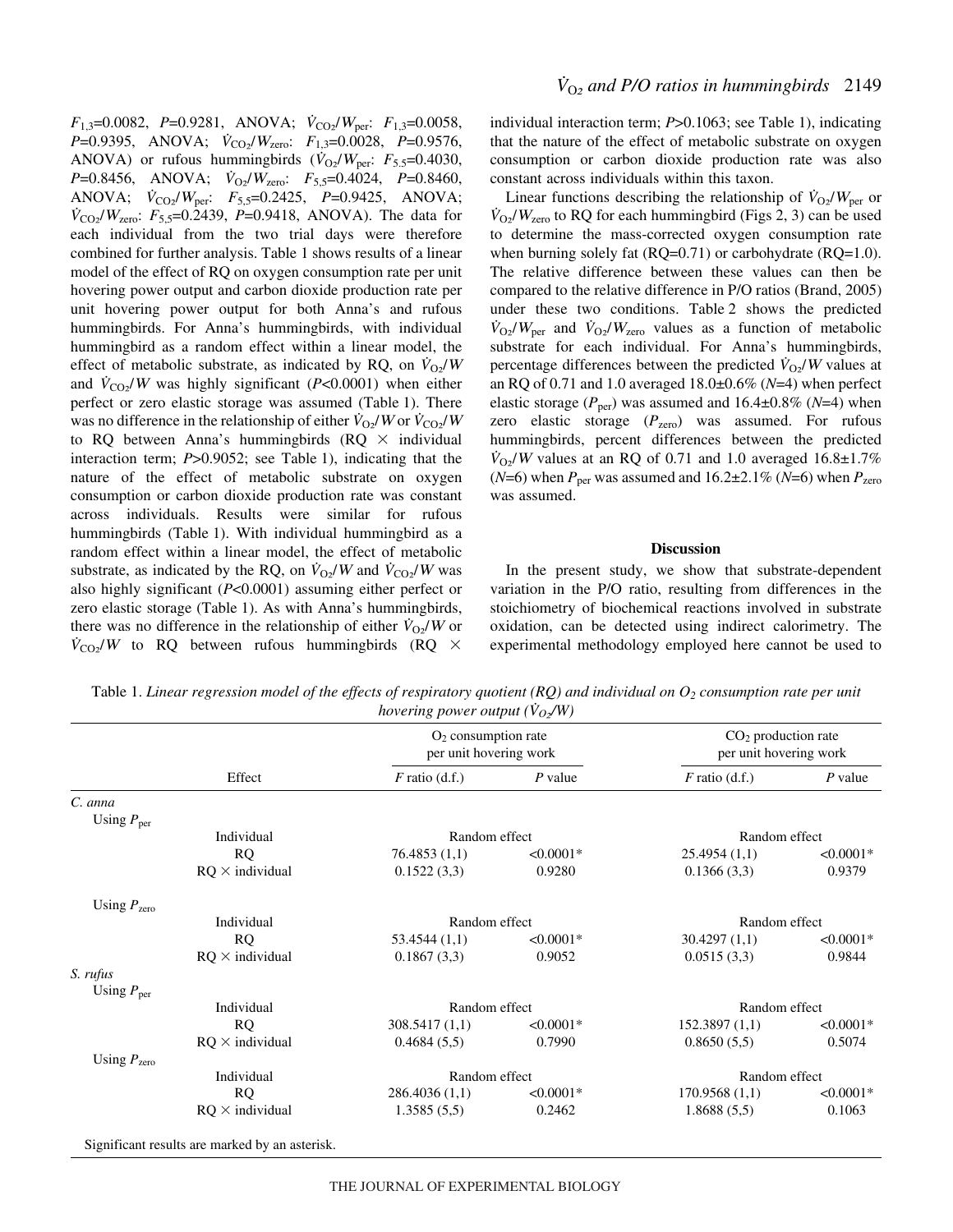

Fig. 2. Oxygen consumption rate per unit hovering power output  $(\dot{V}_{O_2}/W)$  in relation to respiratory quotient (RQ) in Anna's hummingbirds (*C. anna*) assuming (A) perfect ( $P_{\text{per}}$ ) or (B) zero ( $P_{\text{zero}}$ ) elastic storage.

measure substrate-dependent variation in P/O ratios *per se* but, instead, reveals consistency between the results of *in vivo* and *in vitro* studies. The difference in oxygen consumption rate as a function of the metabolic substrate oxidized *in vivo* is similar to that predicted from the P/O ratios obtained using isolated hummingbird flight muscle mitochondria (Suarez et al., 1986) as well as the latest consensus values calculated for whole cells (Brand, 2005).

Detection of substrate-dependent variation in the P/O ratio is feasible in hovering hummingbirds in large part because they so rapidly shift from displaying an RQ near 0.71, indicating primarily fat oxidation, to an RQ near 1.0, indicating primarily carbohydrate oxidation. Hummingbirds store excess energy primarily by converting ingested sugars into fat (Carpenter et al., 1993; Odum et al., 1961). As Frayn details (Frayn, 1983), the RQ associated with carbon fixation and the oxidation of fuels to provide the ATP necessary to convert sugars into lipids is approximately 5.6. Thus, if lipogenesis is activated shortly after sugar ingestion, it is possible that the RQ that a hummingbird displays during repeated hover-feeding may be elevated by both carbohydrate oxidation (to fuel hovering flight) and the metabolic processes associated with lipogenesis. However, the effect of lipogenesis on hovering hummingbird RQ is likely to be relatively small because >90% of hovering metabolic rate is due to flight muscles (Suarez, 1992; Taylor,



Fig. 3. Oxygen consumption rate per unit hovering power output  $(\dot{V}_{O2}/W)$  in relation to respiratory quotient (RQ) in rufous hummingbirds (*S. rufus*) assuming (A) perfect ( $P_{\text{per}}$ ) or (B) zero ( $P_{\text{zero}}$ ) elastic storage.

1987). In addition, Welch et al. show a remarkably strong correlation between the rise in RQ towards 1.0 and the approach of the carbon isotope signature of expired  $CO<sub>2</sub>$ towards the value of recently ingested sugars (Welch et al., 2006), suggesting that the shift in RQ is due mainly to the increased oxidation of dietary sugar. Further, because there is oxygen consumption associated with lipogenesis, as hummingbirds shift from the fasted to the fed state and lipogenesis is activated, oxygen consumption should increase. Instead, we find that after we correct for slight differences in mechanical power output over the course of the experiment, oxygen consumption declines more than would be predicted solely by consideration of the proton stoichiometry associated with the metabolic substrate in use, not less.

Indeed, regardless of the assumption of perfect or zero elastic storage, the estimate of the difference in P/O ratio between glucose and palmitate oxidation for Anna's hummingbirds is significantly greater  $(P_{\text{per}}, t_3=10.3333, P=0.0019; P_{\text{zero}},$ *t*3=3.9294, *P*=0.0293) than the theoretical 14.9% difference estimated by Brand (Brand, 2005). The difference in P/O ratio between glucose and palmitate oxidation for rufous hummingbirds is significantly different from 14.9% when perfect elastic storage is assumed, but not when zero elastic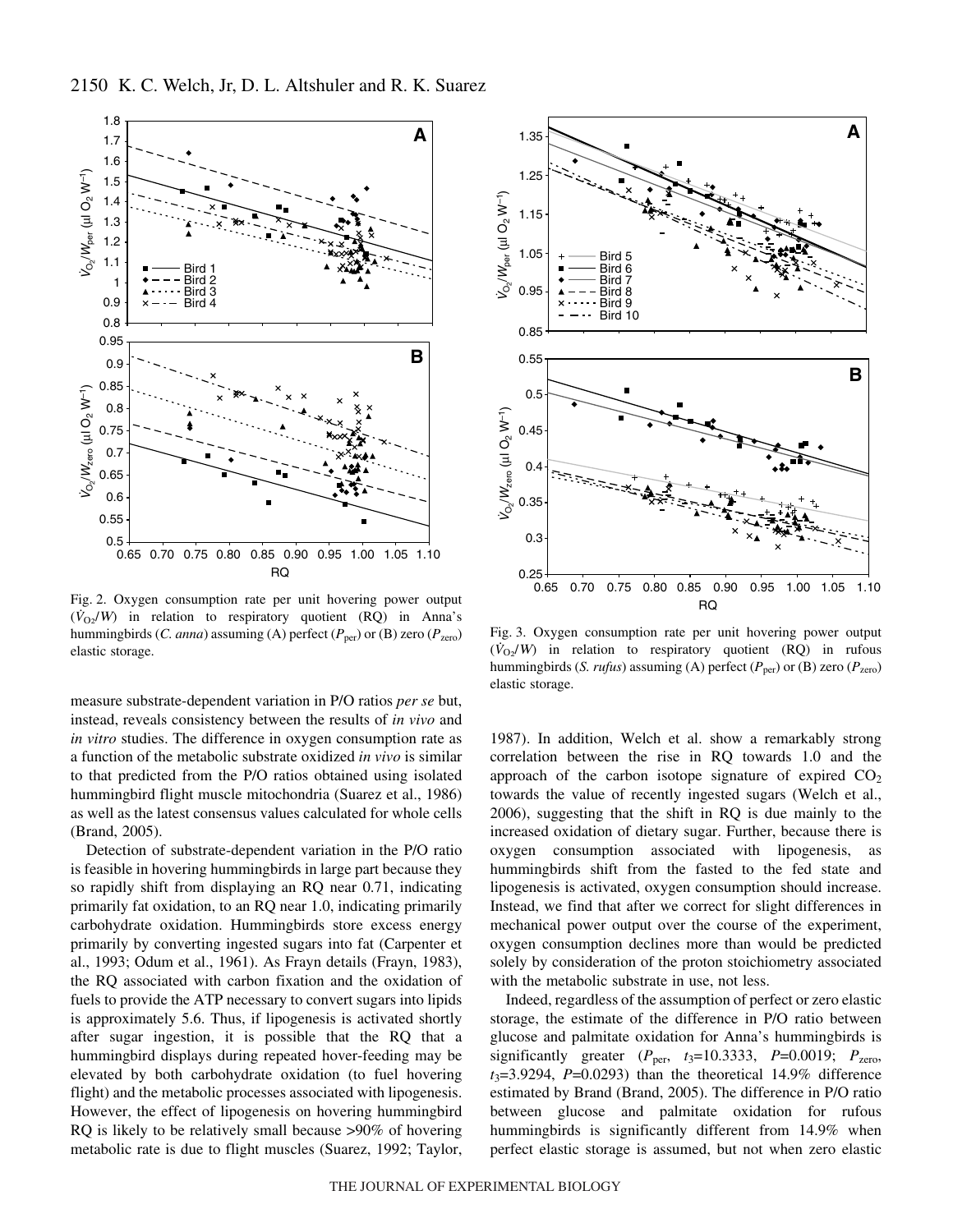| ,,,,,,,,,,,,,,,         |                         |                                          |       |                                  |  |
|-------------------------|-------------------------|------------------------------------------|-------|----------------------------------|--|
|                         | Linear regression of    |                                          |       |                                  |  |
|                         | Bird no.                | $\dot{V}_{\Omega2}$ / <i>W</i> versus RQ | $r^2$ | Predicted percentage difference* |  |
| C. anna                 |                         |                                          |       |                                  |  |
| Using $P_{\text{per}}$  | $\mathbf{1}$            | $=2.17 - 0.96 \times RQ$                 | 0.82  | 18.9                             |  |
|                         | $\sqrt{2}$              | $=2.32 - 0.99 \times RQ$                 | 0.59  | 17.7                             |  |
|                         | $\overline{\mathbf{3}}$ | $=1.92 - 0.82 \times RQ$                 | 0.44  | 17.7                             |  |
|                         | $\overline{4}$          | $=2.00 - 0.85 \times RQ$                 | 0.51  | 17.7                             |  |
|                         |                         |                                          |       | Mean= $18.0\pm0.6$               |  |
| Using $P_{\text{zero}}$ | 1                       | $=1.00 - 0.42 \times RQ$                 | 0.69  | 17.4                             |  |
|                         | $\sqrt{2}$              | $=1.03 - 0.40 \times RQ$                 | 0.54  | 15.5                             |  |
|                         | $\overline{\mathbf{3}}$ | $=1.15 - 0.46 \times RQ$                 | 0.42  | 16.4                             |  |
|                         | $\overline{4}$          | $=1.24 - 0.50 \times RQ$                 | 0.46  | 16.4                             |  |
|                         |                         |                                          |       | Mean= $16.4\pm0.8$               |  |
| S. rufus                |                         |                                          |       |                                  |  |
| Using $P_{\text{per}}$  | 5                       | $=1.89 - 0.80 \times RQ$                 | 0.82  | 17.5                             |  |
|                         | $\sqrt{6}$              | $=1.79 - 0.70 \times RQ$                 | 0.74  | 15.8                             |  |
|                         | $\overline{7}$          | $=1.73-0.71\times RQ$                    | 0.65  | 16.9                             |  |
|                         | $\,$ 8 $\,$             | $=1.83 - 0.84 \times RQ$                 | 0.79  | 19.8                             |  |
|                         | 9                       | $=1.70 - 0.67 \times RQ$                 | 0.79  | 15.8                             |  |
|                         | 10                      | $=1.81 - 0.69 \times RQ$                 | 0.81  | 15.1                             |  |
|                         |                         |                                          |       | Mean= $16.8 \pm 1.7$             |  |
| Using $P_{\text{zero}}$ | $\mathfrak{S}$          | $=0.71 - 0.29 \times RQ$                 | 0.79  | 16.8                             |  |
|                         | 6                       | $=0.67 - 0.26 \times RQ$                 | 0.73  | 15.3                             |  |
|                         | $\boldsymbol{7}$        | $=0.54 - 0.22 \times RQ$                 | 0.67  | 16.8                             |  |
|                         | $\,$ 8 $\,$             | $= 0.56 - 0.26 \times RQ$                | 0.80  | 19.7                             |  |
|                         | 9                       | $= 0.51 - 0.19 \times RQ$                | 0.78  | 14.6                             |  |
|                         | 10                      | $= 0.53 - 0.19 \times RQ$                | 0.78  | 13.8                             |  |
|                         |                         |                                          |       | Mean= $16.2 \pm 2.1$             |  |

Table 2. Linear regression of  $O_2$  consumption rate per unit hovering power output ( $V_{O_2}/W$ ), assuming either perfect ( $P_{per}$ ) or zero *elastic storage (Pzero), versus respiratory quotient (RQ) and predicted relative difference in V<sup>O</sup>*2*/W between fat and carbohydrate metabolism*

\*Predicted relative difference in  $\dot{V}_{\text{O2}}/W$  between an RQ of 0.71 (fat) and 1.0 (carbohydrate).

storage is assumed (*P*per, *t*5=2.7676, *P*=0.0395; *P*zero, *t*5=1.4760, *P*=0.2000). These discrepancies may simply be due to estimation or measurement error. For the former, it should be noted that the power estimates for flight contain several assumptions that have yet to be evaluated, although we did use an empirically derived value for the profile drag coefficient (Altshuler et al., 2004a). However, the extremes of zero and perfect elastic energy storage almost certainly bracket the true values for mechanical power requirements. For the latter, it is worth noting that the difference in P/O ratio between glycogen and palmitate oxidation is 18.7% (Brand, 2005). How glucose and fructose are metabolized in hummingbirds prior to oxidation during hovering flight has not been established. However, mammalian studies reveal that dietary fructose is converted to glucose by the liver (Delarue et al., 1993); blood fructose concentration is low and skeletal muscles display low capacities for fructose oxidation (Kristiansen et al., 1997; Kristiansen et al., 1996). Irrespective of the details concerning the metabolism of ingested sucrose, our estimates fall within the range predicted by all possible scenarios and support the hypothesis that carbohydrate oxidation yields a higher P/O ratio than fatty acid oxidation. As neither RQ values nor the current stable carbon isotope results allow discrimination between glucose and glycogen use, we plan to employ *in vivo* 13C-nmr spectroscopy to resolve this issue in future studies.

Another potential contributor to the slightly larger than expected difference in  $\dot{V}_{\text{O}_2}$  between carbohydrate and fatty acid oxidation might be the latter's activation of mitochondrial proton leak. In hummingbirds, a mitochondrial uncoupling protein (UCP) homologue has been found that is most abundant in flight muscles and, when expressed in yeast, stimulates mitochondrial proton leak (Vianna et al., 2001). Fatty acid oxidation results in production of reactive oxygen species (St-Pierre et al., 2002) that, in turn, activate avian UCP (Talbot et al., 2004). Thus, it is possible that some degree of mitochondrial uncoupling, leading to decreased P/O ratio, may occur during fatty acid-fueled hummingbird flight. Rolfe et al. (Rolfe et al., 1999) suggest that proton leak might be responsible for a non-trivial proportion of oxygen consumption in electrically stimulated rat leg muscles. However, the extent to which such futile cycling of protons leads to elevated oxygen consumption in hovering hummingbirds remains unknown.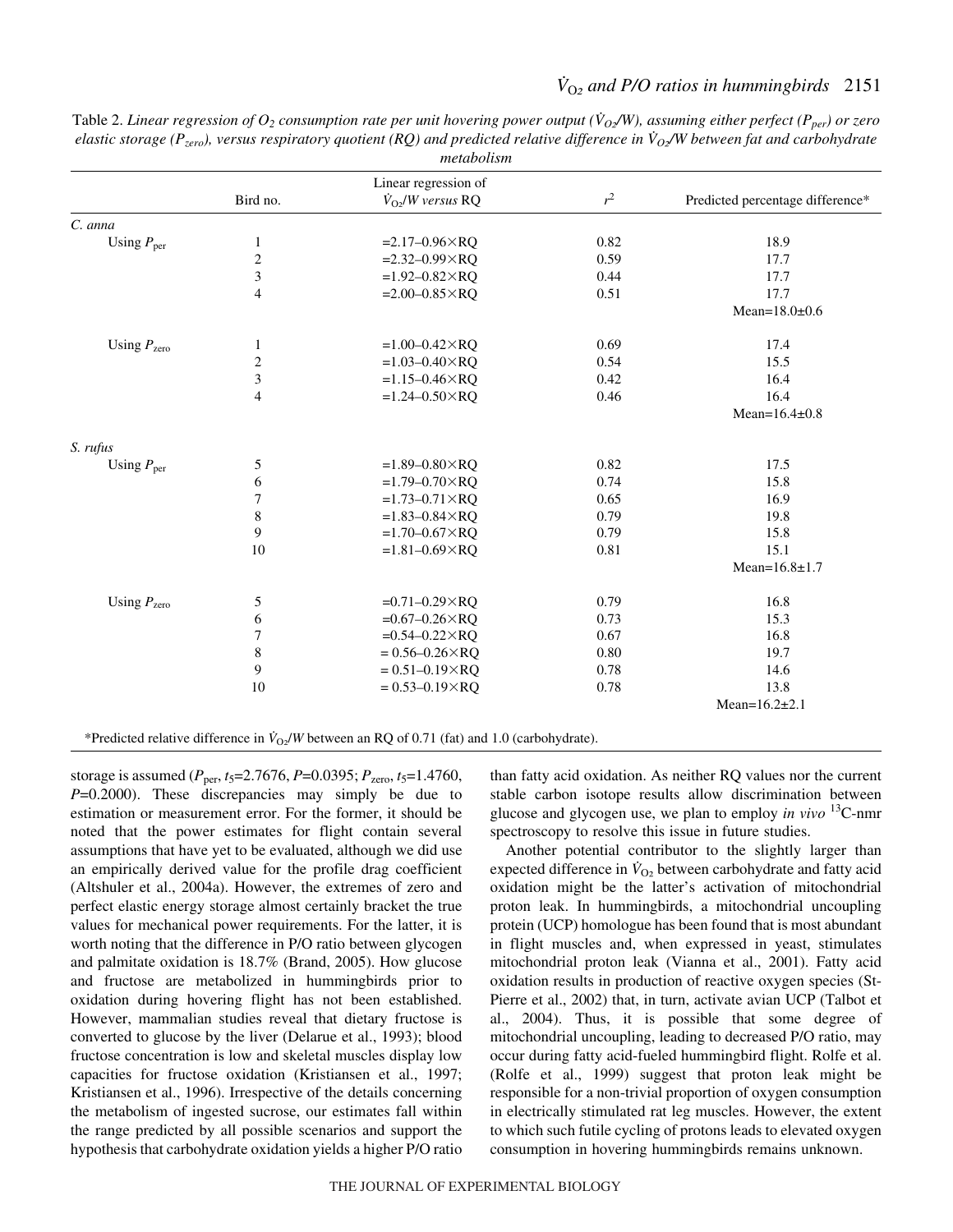

Fig. 4. The relationship between whole-animal oxygen consumption rate ( $\dot{V}_{\text{O}_2}$ ; ml  $\text{O}_2$  h<sup>-1</sup>) and whole-animal ATP turnover rate per unit power output (mmol ATP h<sup>-1</sup> W<sup>-1</sup>, assuming either perfect,  $P_{\text{per}}$ , or zero,  $P_{\text{zero}}$ , elastic storage) to respiratory quotient (RQ). The slope of whole-animal  $\dot{V}_{O_2}$  in relation to RQ is significantly different from zero  $(F_{1,22}=10.4134, P=0.0039)$ . The slopes of whole-animal ATP turnover rate per unit power output in relation to RQ are not significantly different from zero (assuming  $P_{\text{per}}$ ,  $F_{1,22}=1.8537$ ,  $P=0.1871$ ; assuming *P*<sub>zero</sub>,  $F_{1,22}=1.1524$ , *P*=0.2947). Note that >90% of  $\dot{V}_{O_2}$  and ATP turnover rate during hovering are accounted for by flight muscles. Example using Anna's hummingbird (*C. anna*) number 3.

If whole-animal  $\dot{V}_{\text{O}_2}$  values reflect substrate-dependent differences in P/O ratios, then  $\dot{V}_{\text{O}_2}$  values can be used to estimate ATP turnover rates after properly correcting for the effect of metabolic substrate. Using Anna's hummingbird 3 as an example (Fig. 4), there is a significant negative relationship between whole-animal oxygen consumption rate and RQ  $(F_{1,22}=10.4134, P=0.0039)$ . Thus, whole-body  $\dot{V}_{O_2}$  declines despite the gain in body mass as repeated feeding occurs and RQ climbs from 0.7 to 1.0. Upon correction for the effect of metabolic substrate on P/O ratio and for the effect of small differences in mass on mechanical power requirements, the resulting estimates of whole-animal ATP turnover rate per unit power output display no significant relationship to RQ (assuming *P*per, *F*1,22=1.8537, *P*=0.1871; assuming *P*zero,  $F_{1,22}=1.1524$ ,  $P=0.2947$ ). Thus, the bird used a constant amount of ATP per unit mechanical power output during hovering as it went from the fasted to the fed state. This illustrates the utility of indirect calorimetry for the estimation of ATP turnover rate. In addition, the well-established stoichiometric relationships between moles of substrate oxidized and moles of  $O_2$  consumed allow straightforward estimates of the flux rates through catabolic pathways. Assuming that palmitate is the substrate oxidized while the RQ is 0.71, and based on the regression of oxygen consumption rate (ml  $O_2 h^{-1}$ ) as a function of RQ (Fig. 4), fatty acid oxidation would occur at a rate of  $4.14 \mu$ mol min<sup>-1</sup> in bird no. 3 as it hovers in the fasted state. Assuming that glucose is oxidized when the RQ is 1.0, glycolytic flux (and glucose oxidation) would occur in this bird at a rate of 13.93  $\mu$ mol min<sup>-1</sup> during hovering in the fed state. Rather than being a flawed technique for the estimation of 'metabolic rates' in animals, we show here a set of circumstances in which indirect calorimetry serves as the method of choice.

Suarez and colleagues (Suarez et al., 1990; Suarez and Gass, 2002) proposed that hummingbirds maximize net energy gain by engaging in short foraging bouts while oxidizing dietary carbohydrate. Flying short distances for short durations while foraging results in reliance upon dietary sugar as the main oxidative substrate. This prevents the need to deplete fat stores but also avoids the inefficiency of investing energy into the synthesis of fat and then using fat to fuel foraging. Hochachka and colleagues (Hochachka et al., 1991; McClelland et al., 1998) hypothesized that a preference for carbohydrate oxidation, resulting in lower  $O_2$  requirements, may have evolved as an evolutionary adaptation to hypobaric hypoxia. Our evidence of substrate-dependent P/O ratios in hummingbirds and, in particular, the reduced requirement for  $O<sub>2</sub>$  during carbohydrate oxidation provides support for Hochachka's hypothesis. Hummingbird flight performance has been repeatedly studied in physically variable gas mixtures, most commonly in normoxic heliox. In these density-reduction trials, hummingbirds compensate for increased flight requirements by substantially increasing the stroke amplitude of their wings and only moderately increasing the wingbeat frequency (Altshuler and Dudley, 2003; Chai and Dudley, 1995). This suggests that neuromuscular adjustments to increase stroke amplitude during a bout of hovering may incur lower muscle power expenditures than increases in contractile frequency. In oxygen-reduction experiments, hummingbirds accordingly decreased wingbeat frequency during sustained hovering, without a concomitant increase in stroke amplitude (Altshuler and Dudley, 2003). Substantial increases in wingbeat frequency have only been seen during transient load-lifting trials, which are brief and probably anerobic (Altshuler and Dudley, 2003; Chai, 1997; Chai et al., 1997). These kinematic studies collectively suggest that oxygen delivery to flight muscle mitochondria may limit muscle performance during sustained flight (more than several seconds) at ecologically relevant elevations. Many species of hummingbirds have been observed to forage at high elevation (Altshuler, 2006; Altshuler et al., 2004b). Under these conditions, significant benefits to hummingbird flight performance would be gained through the  $O<sub>2</sub>$ -sparing effect of carbohydrate oxidation. The combined benefits of oxidizing carbohydrate qualify it as a premium fuel for hummingbird flight.

### **List of symbols and abbreviations**

| $\dot{V}_{\rm O2}$  | rate of oxygen consumption (ml O <sub>2</sub> g <sup>-1</sup> h <sup>-1</sup> ) |  |  |  |
|---------------------|---------------------------------------------------------------------------------|--|--|--|
| $\dot{V}_{\rm CO2}$ | rate of carbon dioxide production (ml                                           |  |  |  |
|                     | $CO2 g-1 h-1$ )                                                                 |  |  |  |
| <b>RQ</b>           | respiratory quotient $(=\dot{V}_{CO2}/\dot{V}_{O2})$                            |  |  |  |
| $M_{\rm b}$         | body mass $(g)$                                                                 |  |  |  |
| $P_{\text{per}}$    | Total hovering power requirement assuming                                       |  |  |  |
|                     | perfect elastic storage of energy (W $g^{-1}$ )                                 |  |  |  |
| $P_{\text{zero}}$   | Total hovering power requirement assuming zero                                  |  |  |  |
|                     | elastic storage of energy (W $g^{-1}$ )                                         |  |  |  |